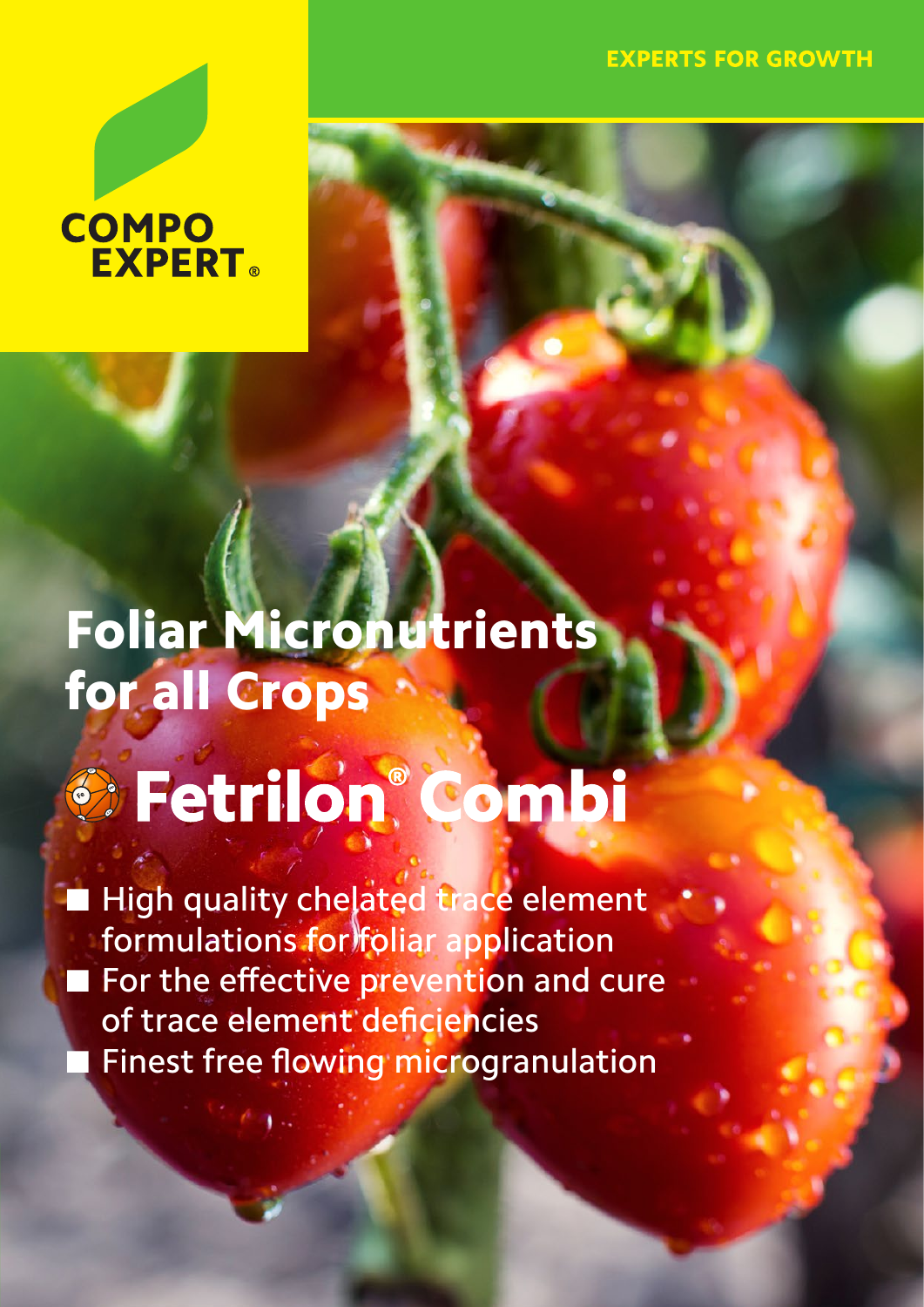## **What is Fetrilon® Combi?**

- Fetrilon<sup>®</sup> Combi products contain carefully formulated mixtures of all trace elements required for plant nutrition. All metallic elements are fully chelated by EDTA for protection from soil fixation.
- Fetrilon<sup>®</sup> Combi products offer a high quality, cost effective solution for safeguarding and optimizing both yield and quality of crops.



Any essential plant nutrient which is not in sufficient supply may limit the crop yield (J.v. Liebig 1803–1873)

| Factors influencing availability of micronutrients in the soil |     |     |     |     |     |     |
|----------------------------------------------------------------|-----|-----|-----|-----|-----|-----|
|                                                                | Cu  | Fe  | Mn  | Zn  | B   | Mo  |
| pH > 7.0                                                       |     |     |     |     |     | $+$ |
| pH < 5.5                                                       | $+$ | $+$ | $+$ | $+$ |     |     |
| Water-logged soil                                              |     | $+$ |     |     |     |     |
| Drought                                                        |     |     |     |     |     |     |
| High organic matter content                                    |     |     |     |     | $+$ |     |
| High P-content                                                 |     |     |     |     |     | $+$ |

 $+=$  available  $=$  not available

- Under conditions of high abiotic stress, regular preventative applications of micronutrients can help to alleviate stress effects.
- Deficiency symptoms may also occur latently (invisible). Preventive spray application should be considered.

#### **Relationship between micronutrient supply and crop yield**



Concentration of micronutrients in the plant

| Micronutrient demand of sensitive crops |           |                                  |                   |                   |                                  |
|-----------------------------------------|-----------|----------------------------------|-------------------|-------------------|----------------------------------|
|                                         | Cu        | Fe                               | Mn                | Zn                | B                                |
| Cereals                                 | $^{+}$    | $\qquad \qquad +$                | $\qquad \qquad +$ | $\qquad \qquad +$ |                                  |
| Maize                                   |           |                                  | $\qquad \qquad +$ | $\qquad \qquad +$ | $\ddot{}$                        |
| Cotton                                  |           | $^{+}$                           |                   | $+$               | $\ddot{}$                        |
| Sunflower                               |           |                                  |                   |                   | $\ddot{}$                        |
| Rice                                    |           | $\qquad \qquad +$                | $^{+}$            | $^{+}$            |                                  |
| Tobacco                                 |           | $\qquad \qquad +$                | $\ddot{}$         |                   | $\ddot{}$                        |
| Tea                                     |           | $\qquad \qquad +$                | $\ddot{}$         |                   |                                  |
| Citrus                                  | $^{+}$    | $\qquad \qquad +$                | $\qquad \qquad +$ | $\qquad \qquad +$ | $^{+}$                           |
| Apple/pear                              | $^{+}$    | $\begin{array}{c} + \end{array}$ | $^{+}$            | $^{+}$            | $^{+}$                           |
| Apricot                                 |           | $\qquad \qquad +$                | $^{+}$            | $\ddot{}$         |                                  |
| Peach                                   |           | $+$                              | $\ddot{}$         | $\qquad \qquad +$ |                                  |
| Strawberry                              | $^{+}$    | $\qquad \qquad +$                | $\qquad \qquad +$ |                   |                                  |
| Melon                                   |           | $\qquad \qquad +$                | $^{+}$            | $\ddot{}$         |                                  |
| Grapevine                               | $\ddot{}$ | $^{+}$                           | $\ddot{}$         | $\ddot{}$         | $\ddot{}$                        |
| Tomato                                  | $^{+}$    | $\qquad \qquad +$                | $\qquad \qquad +$ | $^+$              | $\ddot{}$                        |
| Olive                                   |           |                                  | $^{+}$            |                   | $^{+}$                           |
| <b>Bell pepper</b>                      |           | $\qquad \qquad +$                | $^{+}$            |                   | $^{+}$                           |
| Potato                                  |           |                                  | $\ddot{}$         | $\ddot{}$         | $^{+}$                           |
| Lentil                                  | $^{+}$    | $^+$                             | $\qquad \qquad +$ | $+$               | $\begin{array}{c} + \end{array}$ |
| Chick pea                               | $^{+}$    | $^{+}$                           | $^{+}$            | $^{+}$            | $\begin{array}{c} + \end{array}$ |

+ = high demand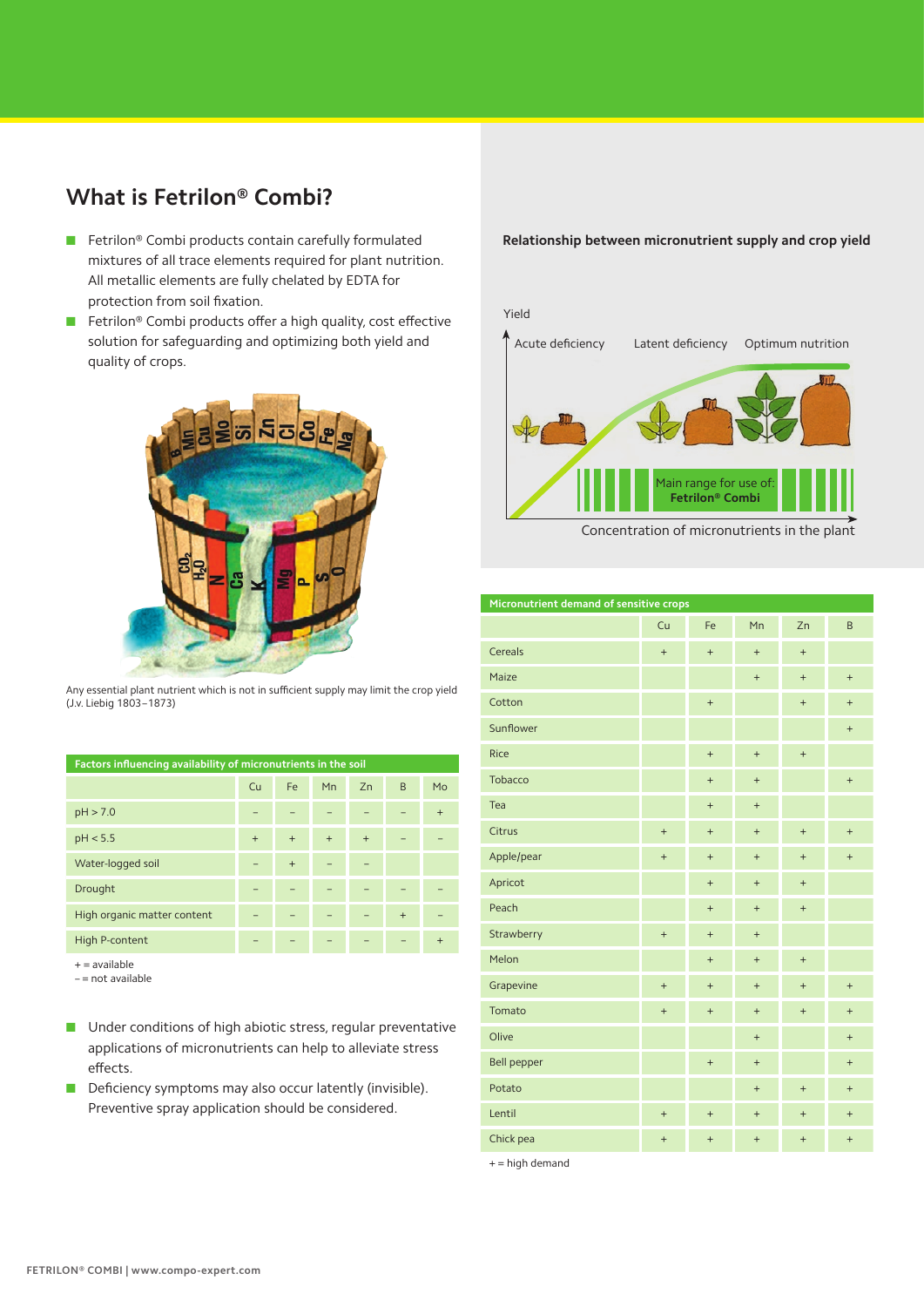#### **Principle and effect of chelation (leaf penetration)**



#### UNCHELATED



Ions of metallic micronutrients carry a positive charge Mn++, Fe++/+++, Cu++, Zn++ (Sulphates, Oxides and others).

CHELATED

Metallic ions with a positive charge are "wrapped" by a chemical substance which is negatively charged. This means the originally positively charged metallic ion is now "neutral".

- Rapid uptake and utilization due to chelation by EDTA.
- EDTA chelates (from greek = "claw") protect the nutrient by 6 connections.

| Mineral nutrition with micronutrients; comparison of salts and chelates |                 |              |  |  |
|-------------------------------------------------------------------------|-----------------|--------------|--|--|
| Criteria                                                                | <b>Chelates</b> | <b>Salts</b> |  |  |
| Foliar uptake                                                           | $^{+++}$        | $++$         |  |  |
| Availability in soil                                                    | $^{+++}$        |              |  |  |
| Change of conductivity in soil                                          |                 | $^{+++}$     |  |  |
| Leaf necrosis / chlorosis (osmotic effect)                              |                 | $^{+++}$     |  |  |
| Miscibility with plant protection products                              | $+++$           | $^{+}$       |  |  |
| Solubility in water                                                     | $^{+++}$        | $^{++}$      |  |  |
| <b>Residues</b>                                                         |                 | $^{++}$      |  |  |
| Wettability on leaves                                                   | $+++$           | $^{+}$       |  |  |
| Stability of solution                                                   | $^{+++}$        | $^{+}$       |  |  |
| Tank-mix compatibility                                                  | $^{+++}$        | $^{+}$       |  |  |



+ = positive/high

– = negative/low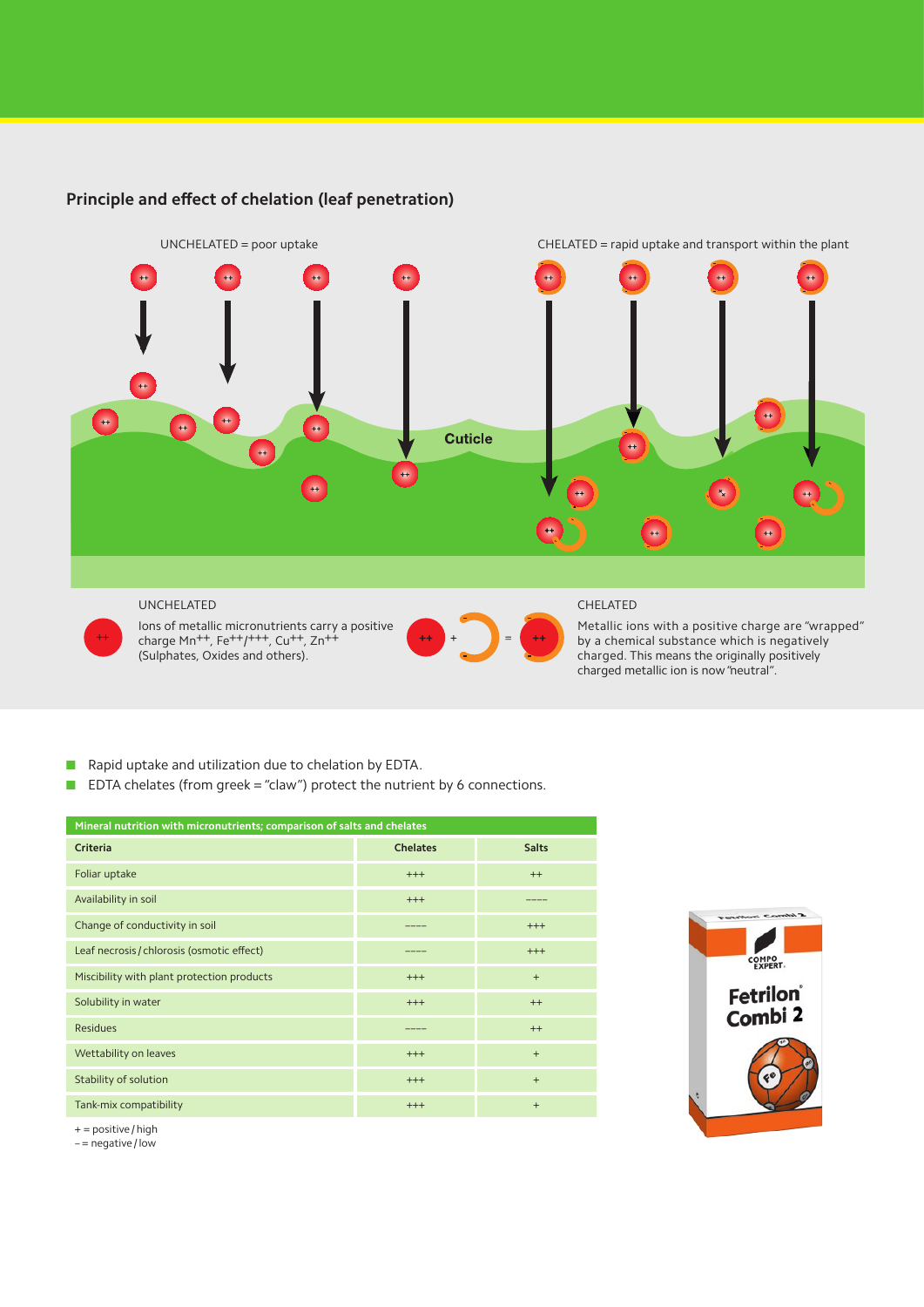#### **Recommendation for foliar application**



- Equal performance under variable weather conditions.
- 0.2 t/ha yield increase on average. <sub>9.0</sub>



### **Fetrilon® Combi in winter wheat, Germany, 83 trials in 13 years**



#### **Fetrilon® Combi in potatoes, Germany, 8 trials (1kg/ha) Fetrilon® Combi in Riesling grapes, Germany, 4 trials**





without Fetrilon® with Fetrilon®

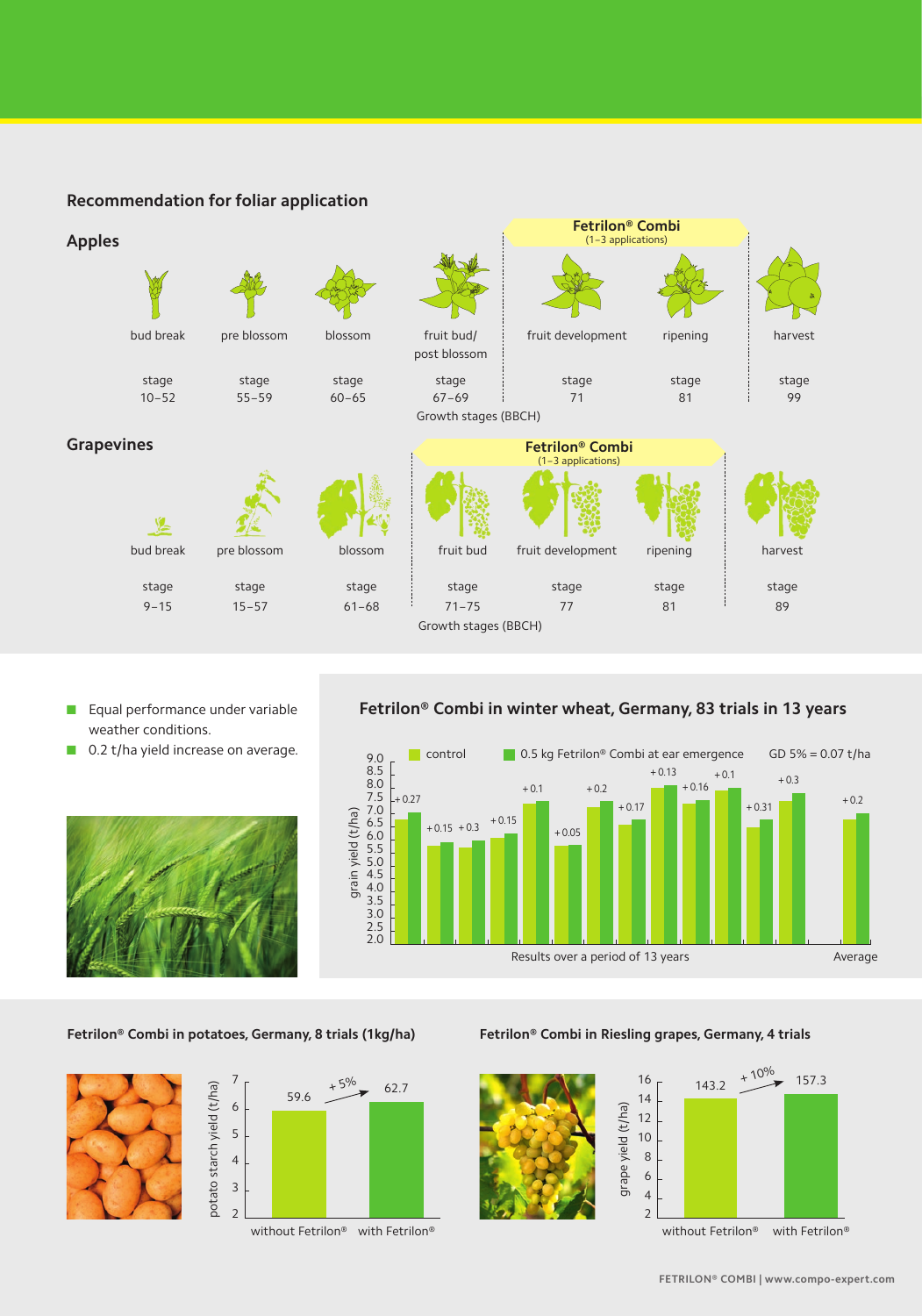#### **Recommendations for foliar application**

| <b>Crop</b>                       | Number of applications per growing period | Application rate kg/ha | Maximum concentration in % |
|-----------------------------------|-------------------------------------------|------------------------|----------------------------|
| Citrus                            | $1 - 4$                                   | $0.5 - 1.5$            | 0.2                        |
| Pomefruit, grapes                 | $1 - 3$                                   | $0.7 - 1.0$            | 0.1                        |
| Stone fruit, berries              | $1 - 3$                                   | $0.5 - 0.7$            | 0.1                        |
| Coffee, cocoa, tea                | $1 - 3$                                   | $0.5 - 1.0$            | 0.2                        |
| <b>Bananas</b>                    | $1 - 8$                                   | $0.5 - 1.5$            | 0.2                        |
| Pineapples                        | $1 - 6$                                   | $0.5 - 1.0$            | 0.2                        |
| Cotton                            | $1 - 4$                                   | $0.7 - 1.0$            | 0.3                        |
| Rice, wheat, barley               | $1 - 3$                                   | $0.5 - 1.0$            | 0.3                        |
| Maize, sorghum, pearl millet      | $1 - 3$                                   | $0.5 - 1.0$            | 0.3                        |
| Soybeans, peanuts, beans, lucerne | $1 - 3$                                   | $0.5 - 1.0$            | 0.2                        |
| Peas, other grain legumes         | $1 - 3$                                   | $0.5 - 0.7$            | 0.1                        |
| Potatoes, sweet potato            | $1 - 5$                                   | $0.5 - 1.0$            | 0.3                        |
| Tomatoes, peppers, egg plant      | $1 - 5$                                   | $0.5 - 1.0$            | 0.2                        |
| Cucumbers, melons                 | $1 - 4$                                   | $0.5 - 0.7$            | 0.2                        |
| Cabbages, cauliflower             | $1 - 6$                                   | $0.5 - 0.7$            | 0.2                        |
| Onions, garlic                    | $1 - 4$                                   | $0.5 - 0.7$            | 0.2                        |

#### **Additional remarks on the application rate and frequency**

- Preventative treatment: application with lower rates\* sufficient.
- Slight deficiency: higher rates\* should be applied at 3-4 week intervals.
- Severe deficiency: application with lower rates\* every 2 weeks.

\*within the recommended range

#### **Preparation of spray solution Dosage recommendations**



Where Fetrilon® Combi is to be applied together with Basfoliar® SP this sequence should be followed:

- 1. Basfoliar® SP
- 2. Fetrilon® Combi
- 3. Plant protection products

Mix thoroughly after adding each component.



■ Mixing with fungicides or insecticides is possible.

■ A bucket mixing test is recommended.